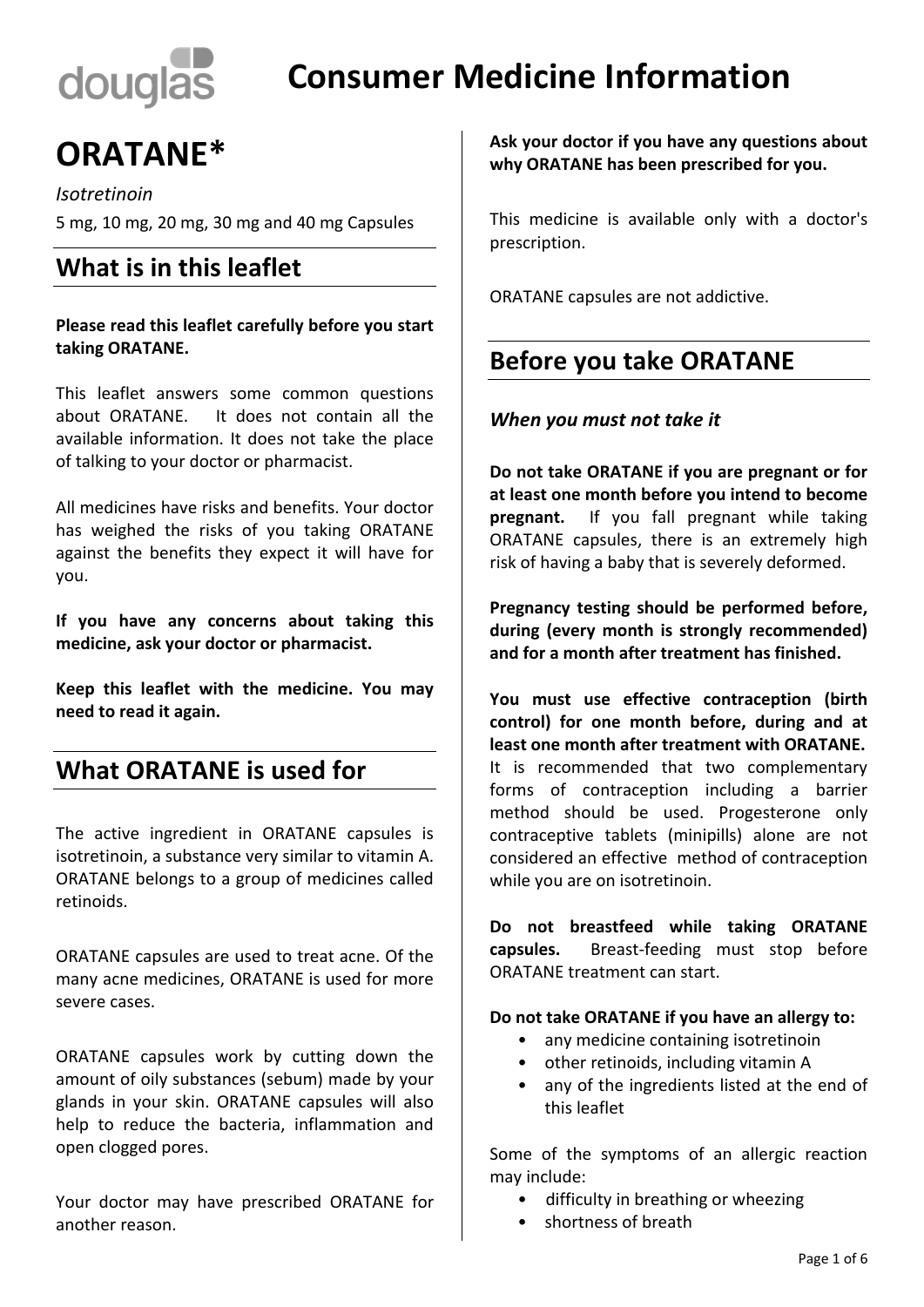- hives on the skin, rash, or itching
- swelling of the face, tongue, lips, or other parts of the body

**Do not take ORATANE if you are taking tetracycline antibiotics**, such as doxycycline, minocycline.

**Do not take ORATANE if you have kidney or liver disease.**

**Do not take ORATANE if you have very high levels of fat (triglycerides, cholesterol) in your blood.**

**Do not take ORATANE if you have very high levels of vitamin A in your body (hypervitaminosis).** It is a condition caused by an excessive amount of Vitamin A in the diet.

**Do not give ORATANE capsules to children under 13 years.**

**Do not take it after the expiry date (EXP) printed on the back.** If you take it after the expiry date has passed, it may not work as well.

**Do not take it if the packaging is torn or shows signs of tempering, or if the capsules do not look quite right.**

**If you are not sure whether you should start taking ORATANE capsules, talk to your doctor.**

#### *Before you start to use it*

**Tell your doctor if you have:**

- 1. **allergies to other substances, such as foods, preservatives or dyes.** Oratane capsules contain soya oil.
- 2. **ever had any mental illness** (including depression and suicidal behaviour).
- 3. **liver disease**
- 4. **kidney disease**
- 5. **lipid (cholesterol or triglyceride) disorder**
- 6. **eye disorders**
- 7. **hearing impairment**
- 8. **bowel disease**
- 9. **diabetes** (high blood sugars)

**Tell your doctor if you drink large amounts of alcohol.**

**If you have not told your doctor about any of the above, tell them before you start taking ORATANE.**

#### *Taking other medicines*

**Tell your doctor if you are taking any other medicines, including medicines that you buy without a prescription from your pharmacy, supermarket or health food shop.** 

Some medicines may interfere with ORATANE. These include:

- Tetracycline antibiotics
- Vitamin A or formulations containing vitamin A
- Other medicines for acne. A**void the use of topical keratolytic or exfoliative antiacne agents** while you are on ORATANE.
- The mini-pill, a progesterone-only oral contraceptive pill

These medicines may be affected by ORATANE or may affect how well it works. You may need to take different amounts of your medicine, or you may need to take different medicines.

**Talk to your doctor or pharmacist if you are not sure about this list of medicines**. Your doctor or pharmacist has more information on medicines to be careful with or avoid while taking ORATANE.

## **How to take ORATANE**

#### *How much to take*

**Always take ORATANE exactly as your doctor or pharmacist tells you to.** The directions given may differ from information contained in this leaflet.

Your doctor will determine exactly how much ORATANE you need for your condition. This will be matched especially to your needs and your bodyweight and may be adjusted by your doctor when it is known how you respond to ORATANE capsules.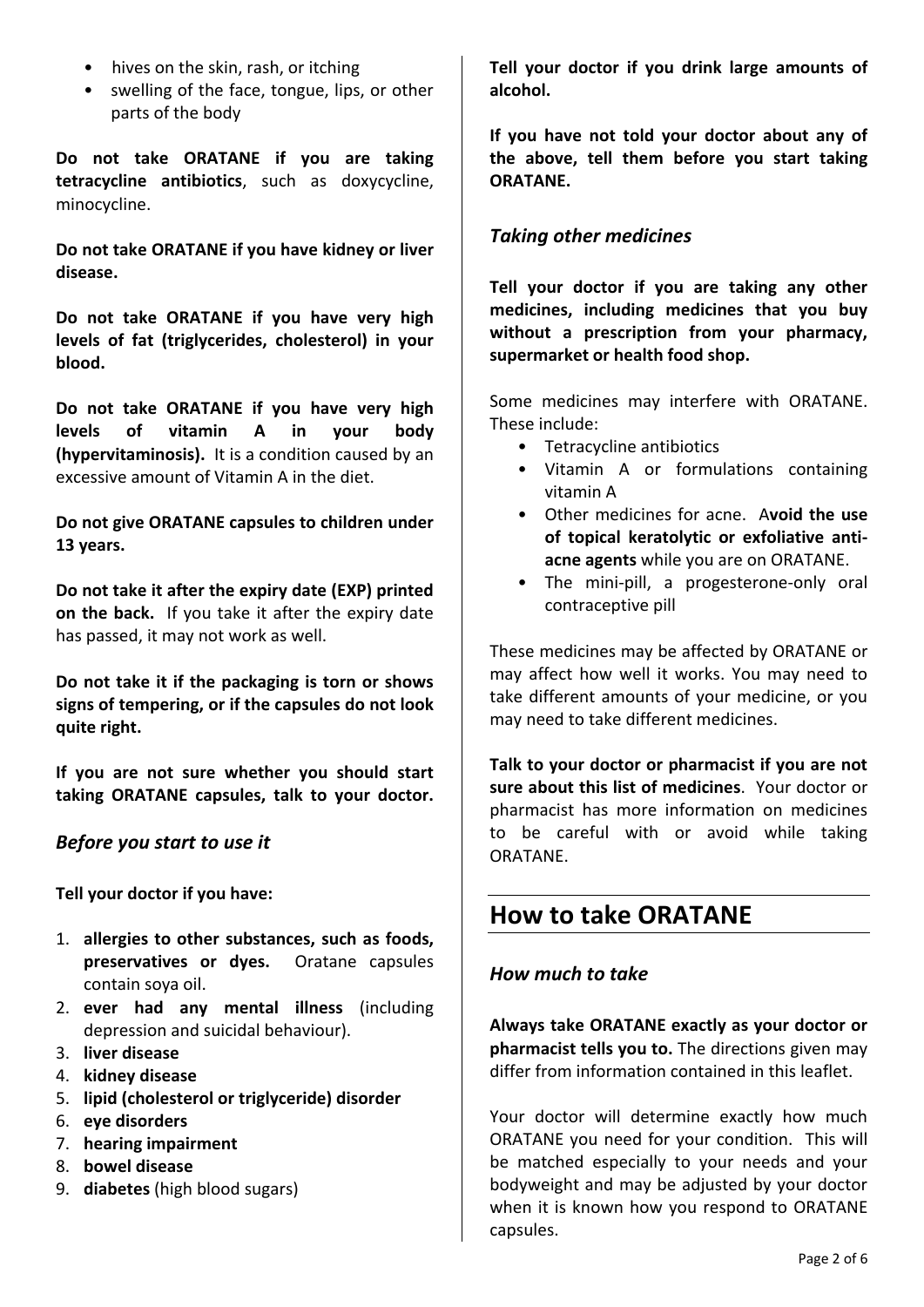#### *How to take it*

**Swallow ORATANE capsules whole with a glass of water.** Do not open ORATANE capsules or take damaged capsules.

ORATANE must be taken with meals.

#### *When to take it*

Take ORATANE at about the same time each day. Taking it at the same time each day will have the best effect. It will also help you remember when to take it.

Female patients should wait until the 2<sup>nd</sup> or 3<sup>rd</sup> **day of their menstrual period before starting ORATANE**. This helps to ensure that you are not pregnant before you start to take ORATANE.

#### *How long to take it*

**Continue taking ORATANE capsules for as long as your doctor prescribes.**

Your treatment with ORATANE will usually last 16 to 24 weeks. Most patients only need one course. Your acne may continue to improve for up to 8 weeks after treatment. Therefore, you will not usually start another course until then.

In the first few weeks your acne may get worse before it gets better. It usually improves as treatment goes on.

Although ORATANE cannot improve scars or pitting that existed before commencement of treatment, it will help prevent further scarring.

#### *If you forget to take it*

**Do not take a double dose to make up for the dose that you missed.** This may increase the chance of unwanted side effects.

Continue with the next dose when it is due. If you are unsure what to do, ask your doctor or pharmacist. If you have missed several doses, please inform your doctor and follow the advice given to you.

## **While you are taking ORATANE**

#### *Things you must do*

**If you become pregnant while taking ORATANE capsules, stop taking it and inform your doctor immediately**.

ORATANE capsules can cause birth defects. This means that **you must use strict birth control for at least 1 month before you start ORATANE, the whole time you are using ORATANE capsules and for at least 1 month after you finish taking ORATANE capsules.**

No specific contraceptive precautions are necessary for men. Although isotretinoin and its metabolites are present in very low levels in your semen, these levels are considered too low to harm the unborn baby of your female partner. However, you must never share your medication with anyone.

**Tell all doctors, dentists and pharmacists who are treating you that you are on ORATANE capsules.**

#### **Keep all of your doctor's appointments so that your progress can be checked.**

You may require regular tests to check your liver, blood sugar levels and blood cholesterol levels. Your doctor may decide to monitor your bone growth and bone structure, particularly if you are a child or young person.

**Tell your doctor if you feel ORATANE is not helping your condition.**

**If you have not taken your medicine exactly as prescribed, you must inform your doctor.** Your doctor may think ORATANE was not effective and change your treatment unnecessarily.

**If you are intending to do a lot of heavy lifting or intensive exercise, tell your doctor.** Your muscles and joints may become stiff or tender while taking ORATANE.

#### *Things you must not do*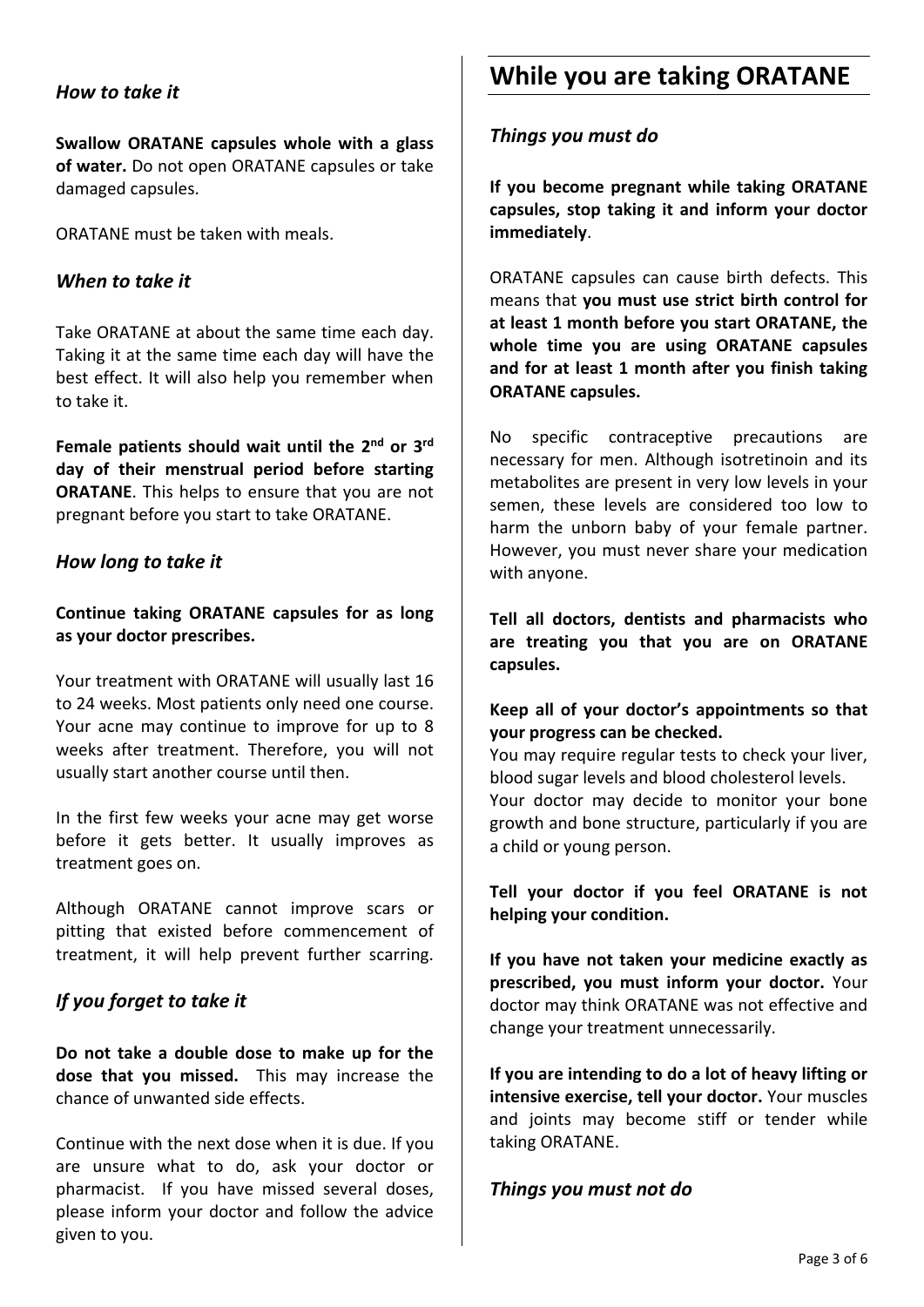**Do not give ORATANE capsules to anyone else, even if their symptoms seem similar to yours.**

**Do not donate blood while taking ORATANE or for at least four weeks after stopping treatment because an unborn baby could be harmed if a pregnant patient receives your blood.**

**Do not stop taking ORATANE or change the dose without first checking with your doctor.**

**Do not let yourself run out of ORATANE capsules over the weekend or on holidays.**

**Do not use ORATANE capsules to treat other complaints unless told to by your doctor.**

**Do not take any other medicines without first telling your doctor or pharmacist.**

#### *Things to be careful of*

#### **Be careful driving or operating machinery until you know how ORATANE affects you.**

Normally ORATANE capsules would not affect your ability to drive a car or operate machinery. However altered night vision and other visual disturbances may occur while taking ORATANE capsules. Make sure you know how you react to ORATANE capsules before you drive a car, operate machinery or do anything else that might be dangerous if your vision is altered.

**ORATANE may cause dry eyes, intolerance to contact lenses and visual difficulties including decreased night vision. Tell your doctor if you have any of these symptoms.** Your doctor may ask you to use lubricating eye ointment or artificial tears. If you use contact lenses and you have developed intolerance to contact lenses, you may be advised to wear glasses during the treatment. Your doctor may refer you to a specialist for advice if you develop visual difficulties and you may be asked to stop taking ORATANE.

**Avoid waxing, dermatological abrasions, facial peels, electrolysis while taking ORATANE and for six months after ORATANE treatment has stopped.** Your skin may be more sensitive while on ORATANE.

**Avoid using hair colouring, perming products.**  Your skin and hair will be more delicate while taking ORATANE.

**Avoid excessive sun exposure, and always apply sunscreen while taking ORATANE.** Your skin may be more prone to sunburn.

## **In case of overdose**

#### *If you take too much (overdose)*

**Immediately telephone your doctor or the National Poisons Centre (telephone 0800 POISON or 0800 764 766) or go to accident and emergency at your nearest hospital, if you think that you or anyone else may have taken too much ORATANE.**

**Do this even if there are no signs of discomfort or poisoning.** You may need urgent medical attention.

Signs of overdose include transient headache, vomiting, facial flushing, reddened lips, stomach pain, headache, dizziness and unsteady walking.

## **Side effects**

**Tell your doctor or pharmacist as soon as possible if you do not feel well while taking ORATANE.** In addition to the beneficial effects of ORATANE for acne, it is possible that unwanted effects will occur during treatment, even when it is used as directed.

All medicines can have side effects. Sometimes they are serious, most of the time they are not. You may need medical treatment if you get some of the side effects.

**Ask your doctor or pharmacist to answer any questions you may have.**

**Tell your doctor if you notice any of the following and they worry you:**

- Dryness of the lips, mouth, nose, eyes and skin
- Peeling of skin on palms of hands and soles of feet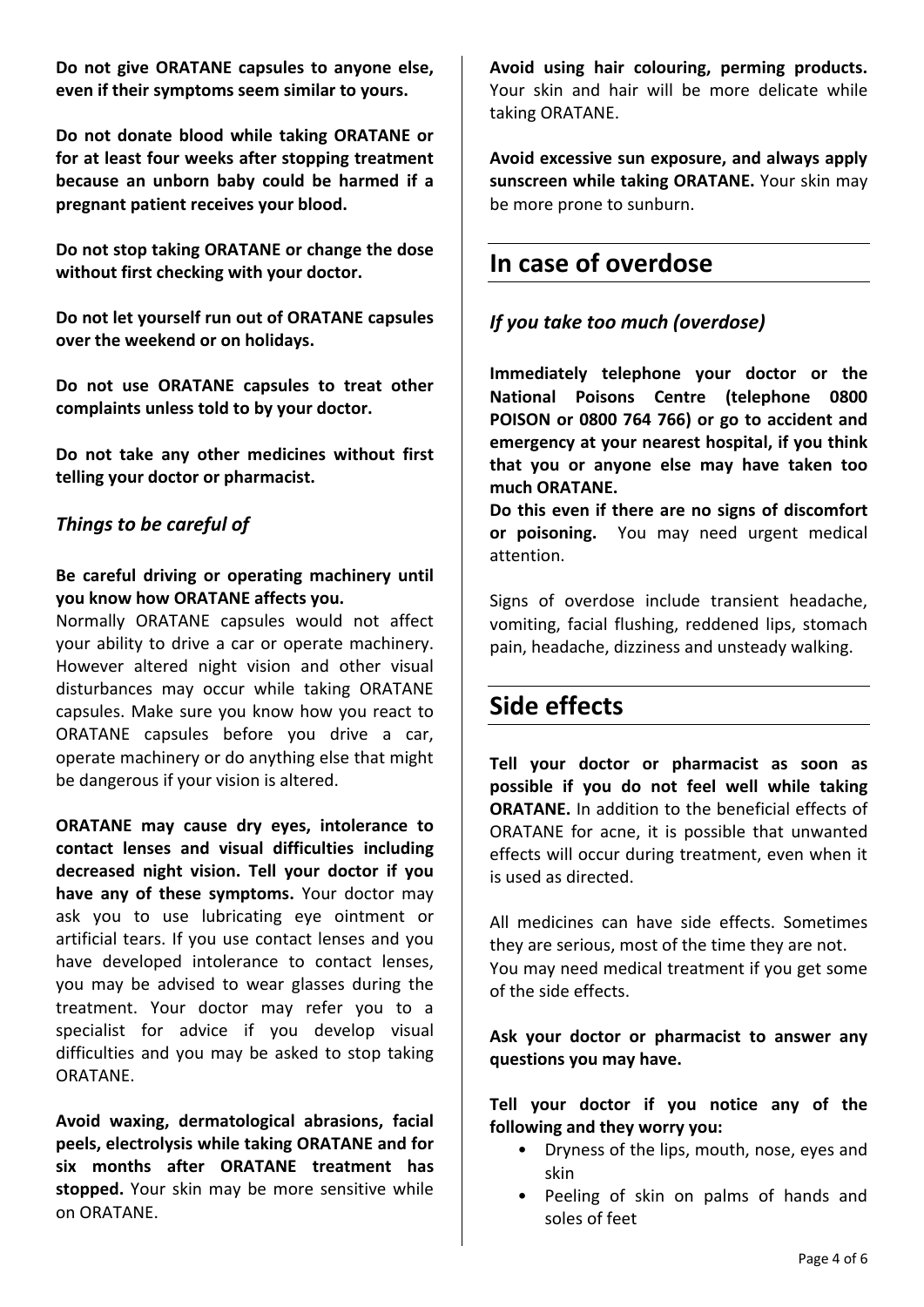- Skin redness, rash, itching, inflammation
- Tenderness, stiffness in bones, joints or muscles
- Headache
- Nosebleeds
- Increased sensitivity to sunlight
- Temporary hair loss (in some rare cases hair loss has persisted)
- Problems getting or maintaining an erection
- Lower libido

These side effects are usually mild and dose related. After the dose of ORATANE capsules is reduced or stopped most of these side effects should disappear within a few days or weeks.

#### **Stop taking ORATANE capsules and contact your doctor immediately if you experience any of the following:**

- Bloody diarrhoea, blood in urine
- Nausea, vomiting, stomach pain or fever
- Persistent headache, severe headache, or seizure
- Blurred vision or visual disturbances
- changes in your hearing or ringing in your ears.
- Unexpected muscle pain or weakness
- Severe bruising
- sudden red, often itchy spots, similar to the rash of measles starting on the face, hands or feet. The spots may blister or change to flat round raised, red, palecentred marks. You may also have a fever, sore throat, headache and/ or diarrhoea
- painful red areas, that change to large blisters and end with peeling of layers of skin, that may occur on lips, mouth, eyes, nose and genitals. Those affected may have fever and chills, aching muscles and generally feel unwell.
- Feeling depressed with or without suicidal thoughts
- Start to feel sad or have crying spells
- Lose interest in activities you once enjoyed
- Sleep too much or have trouble sleeping
- Become more irritable, angry or aggressive than usual (e.g., temper outbursts, thoughts of violence)
- Change in appetite or body weight
- Have trouble concentrating
- Withdraw from family or friends
- Feel like you have no energy
- Have feelings of worthlessness or inappropriate guilt
- Start having thoughts about hurting yourself or taking your own life (suicidal thoughts).

These may be serious side effects and may require urgent medical attention.

This is not a complete list of all possible side effects. Others may occur in some people and there may be some unknown side effects.

**You should tell your doctor about unwanted effects that occur during treatment.** In some cases you doctor may want to reduce your dose or stop treatment.

**Do not be alarmed by this list of possible side effects.** You may not experience any of them.

## **After taking ORATANE**

#### *Storage*

**Keep your capsules in the blister pack until it is time to take them**. If you take the capsules out of the packaging they will not keep as well.

Keep ORATANE 5 mg, ORATANE 10 mg, ORATANE 30 mg, ORATANE 40 mg capsules in a cool dry place where the temperature stays below 25°C. Protect from light.

Keep ORATANE 20 mg capsules in a cool dry place where the temperature stays below 30°C. Protect from light.

**Do not store ORATANE in the bathroom or near a sink. Do not leave it in the car or on a windowsill.** Heat and dampness can destroy some medicines.

**Keep ORATANE capsules where children cannot reach it.** A locked cupboard at least one-and-a half metres above the ground is a good place to store medicines.

#### *Disposal*